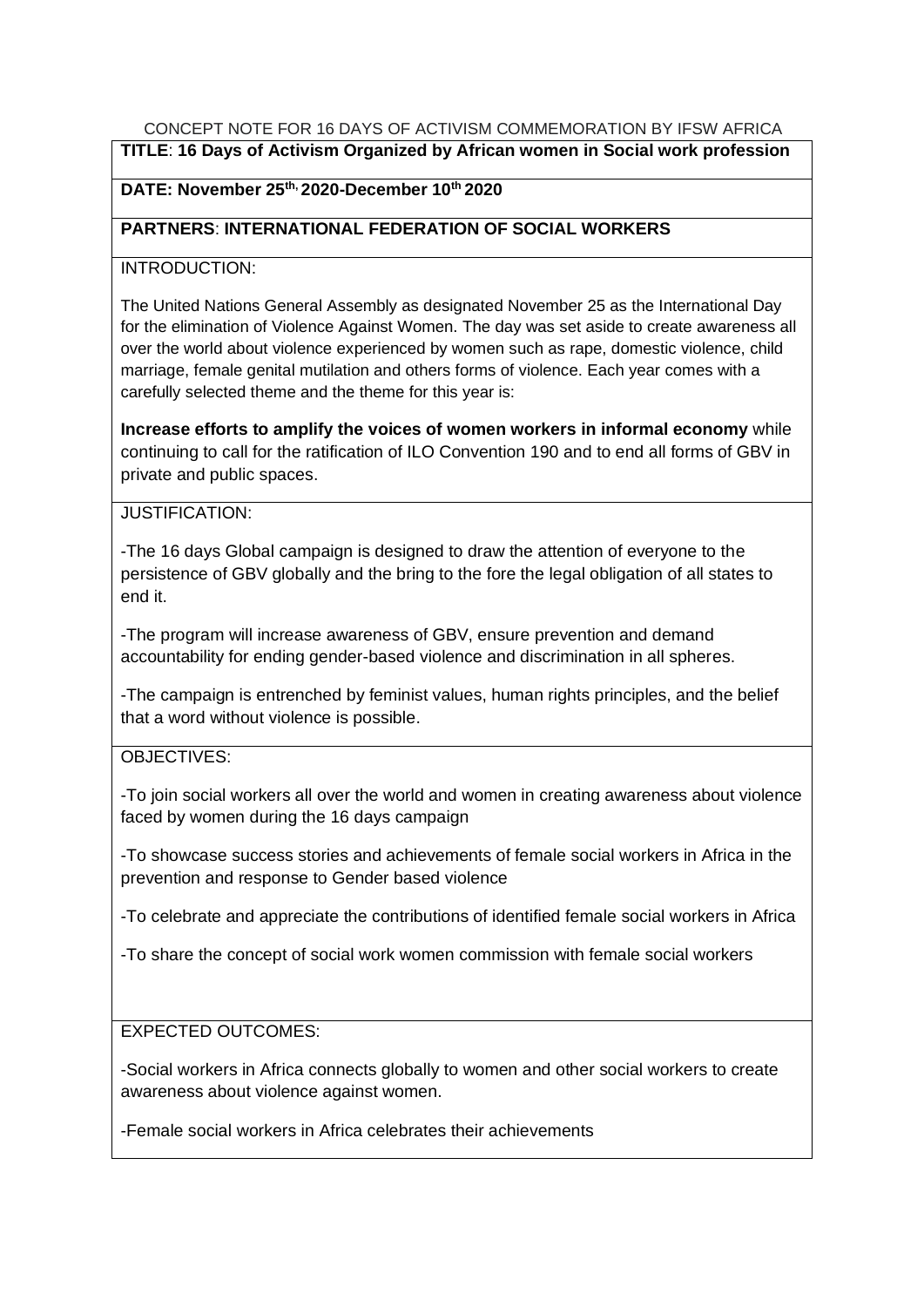-Female social workers develop interest in organizing activities and running programs for women in the Association through the women commission

#### METHODOLOGY:

-Different activities will run for 30 mins each day for the 16 days

-This will be streamed live on IFSW Africa Facebook page and other social media handles

-30 minutes discussion or short videos showcasing the role played by female social workers in prevention and elimination of violence against women and girls in Africa.

-Different themes will be showcased as it relates to the topic for the day

-Creativity is encouraged. Each country or speaker can come up with a presentation in any form to share their success stories with the world.

-E fliers and posters will be designed and used as the background on Facebook showing the theme of any significant day within the 16 days. The posters and fliers designed will be shared with female social workers across Africa to use as their status and displayed on all social work social media platforms.

-A day to celebrate female social workers in Africa that has made meaningful contributions to impact lives and their profession. Pictures of the women will be displayed and a short write up on the roles they have played.

-A documentaries or short videos relevant to the theme for the day will be showed and summarized by a guest from the country the documentary originates from.

| S/N            | <b>DATE</b>                      | UNITED NATION DAYS                                                    | <b>SUGGESTED ACTIVITY</b>                                                                          |
|----------------|----------------------------------|-----------------------------------------------------------------------|----------------------------------------------------------------------------------------------------|
|                | 25 <sup>TH</sup> November, 2020  | International Day for the<br>Elimination of violence against<br>Women | Guest speaker from country<br>A-Talk about the theme and<br>how it relates to<br>women/social work |
| $\mathfrak{D}$ | 26th November, 2020              | Same as above                                                         | Guest speaker from country<br><b>B-</b> Success stories                                            |
| 3              | 27th November, 2020              | Same as above                                                         |                                                                                                    |
|                |                                  |                                                                       | Guest speaker from country<br>C-Success stories                                                    |
| 4              | 28 <sup>th,</sup> November, 2020 | Same as above                                                         | short videos of what social<br>workers did across Africa to<br>commemorate the day                 |
| 5              | 29th, November, 2020             | International Women Human<br>Rights Defenders Day                     | Guest speaker from country<br>A to talk about the theme<br>and how it relates to social<br>work    |

#### PROPOSED DAILY ACTIVITIES: